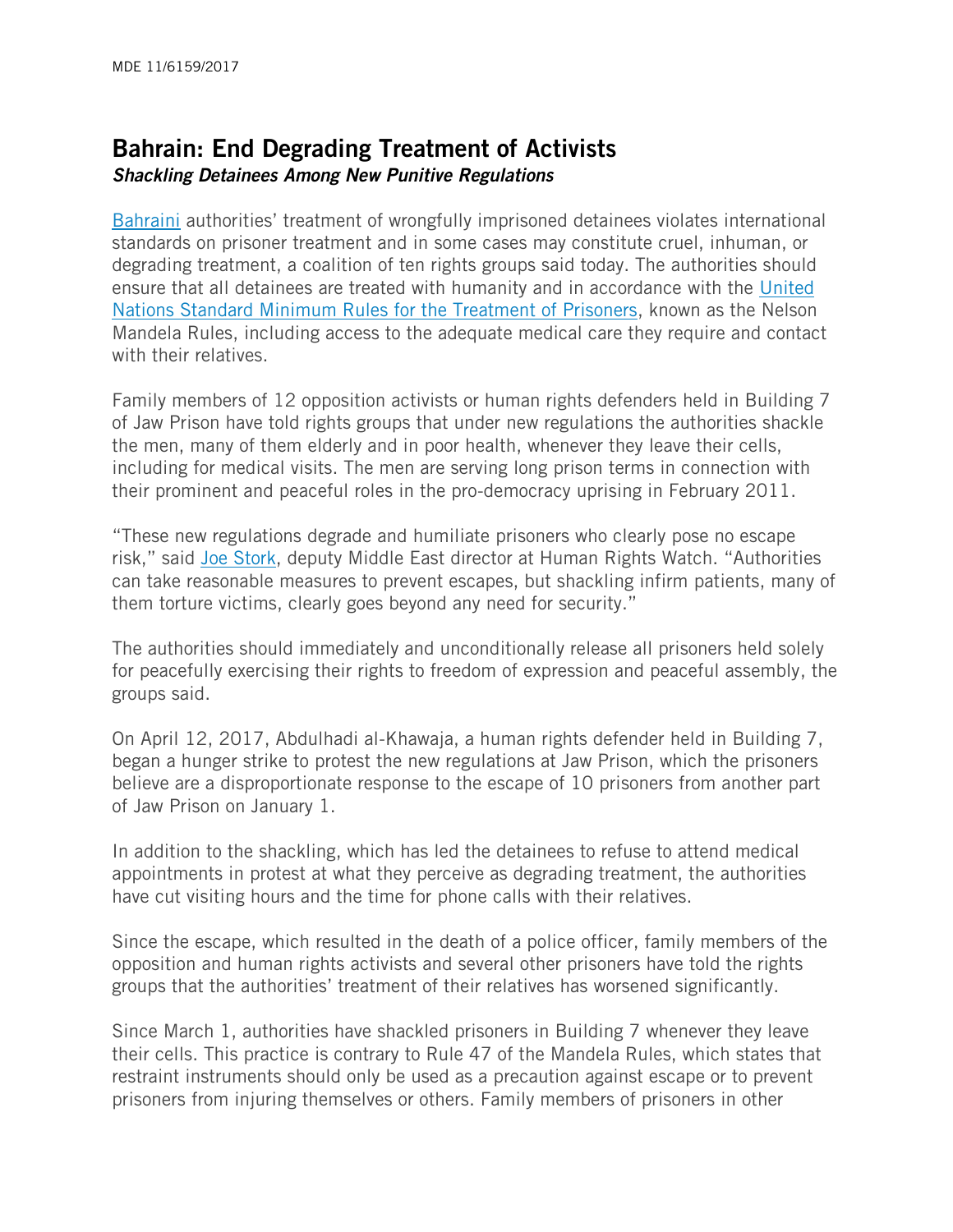buildings have also told rights groups that their relatives are shackled whenever they leave their cells and that since the escape, their cells are locked most of the day, meaning that those without toilet in their cell have only limited access to toilets.

International human rights mechanisms have said that the use of restraints on elderly or infirm prisoners who do not pose an escape risk can constitute ill-treatment. The prison authorities appear willing to abide by some of the Nelson Mandela Rules by transferring patients requiring specialized treatment to specialized institutions or civil hospitals. But the disproportionate use of physical restraints is degrading and is preventing detainees from getting the health care they require.

Family members of Al-Khawaja, 56, told rights groups that he had an appointment with an eye specialist at the Bahrain Defense Forces military hospital on March 12 because of headaches and vision problems. But the prison administration insisted that he had to wear the prison uniform, have his legs and ankles shackled, and submit to full body strip search.

The family said he refused because of the humiliation involved. Al-Khawaja wrote to the prison authorities in March requesting a new medical appointment and to be allowed to go without a strip search and shackles, but has received no response. On April 12, he began a hunger strike. His family expressed concern about the impact of his hunger strike on his already deteriorating health and said that on April 15 he refused medical attention to address a low blood sugar level in protest at the regulations.

On April 20, Al-Khawaja began to take necessary liquids to avoid losing consciousness and being transferred to hospital, where he feared he would be force-fed, as in past hunger strikes. He suffers from exhaustion, general weakness, and dizziness. He has lost weight and his blood sugar remains low.

A family member of Dr. Abduljalil al-Singace, 55, who requires crutches or a wheelchair as the result of polio and sickle-cell anemia, told rights groups that he refused to attend medical appointments, including a March 12 appointment with a hematologist and an appointment in early March to deal with a shoulder infection, because of the prison authorities' insistence on shackling him with chains during the transfer.

Family members say that Mohamed Hassan Jawad, 69, and Hasan Mshaima, 69, have also refused essential medical appointments in protest over the authorities' insistence that they be shackled and wear the prison uniform. Mshaima has heart problems and is a former cancer patient who requires regular checks-ups. His family said that he needs Positron Emission Tomography (PET) scans every six months and that the last one was over eight months ago.

"These leading Bahraini political and human rights activists have suffered deteriorating health during their prolonged arbitrary detention since 2011," said Husain Abdulla,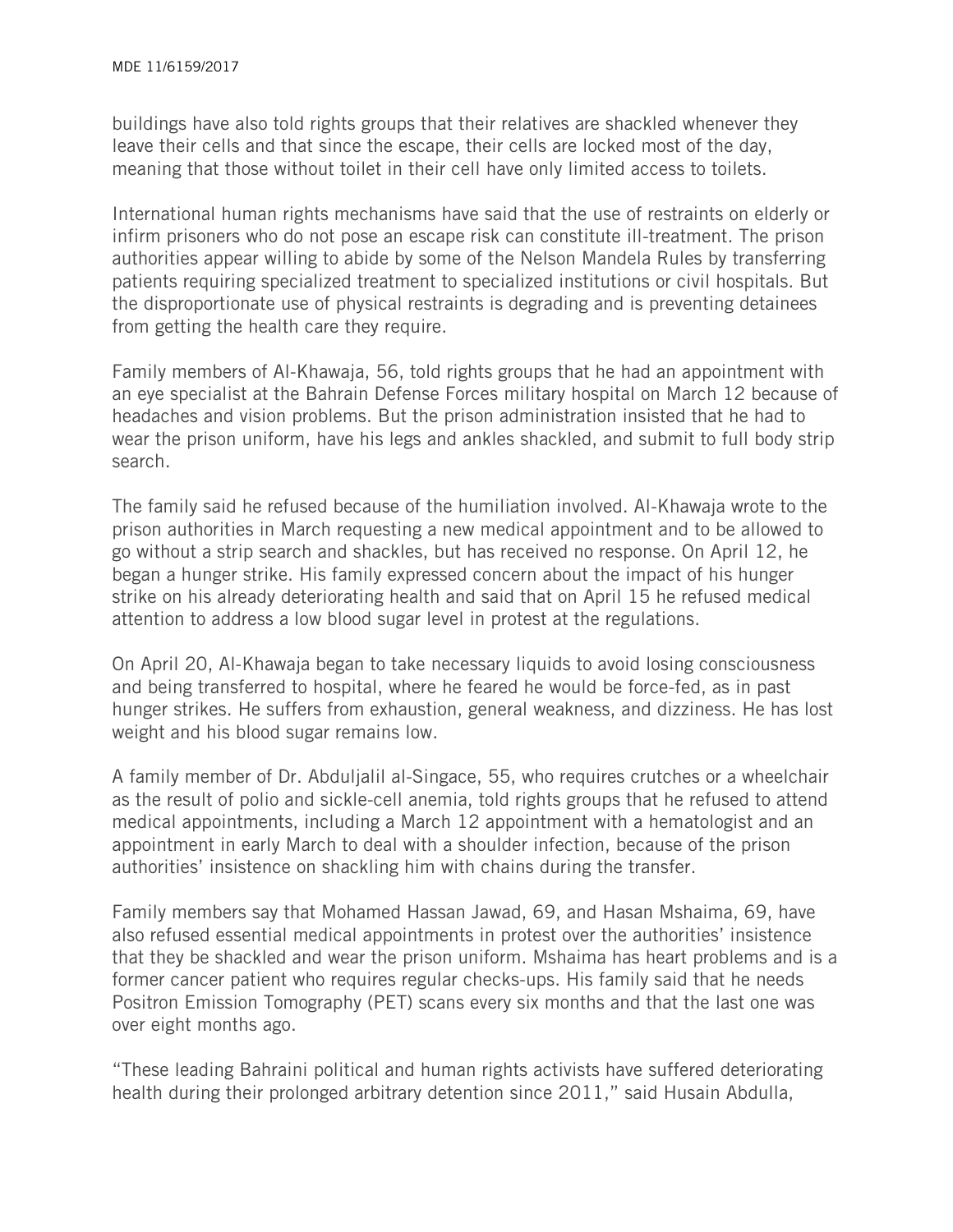executive director of Americans for Democracy and Human Rights in Bahrain. "Shackling these prisoners of conscience is not a legitimate prison security measure but is intended to degrade and humiliate them. The international community must not forget these longterm prisoners of conscience and should work to end their unjust and punitive detention."

Since March 1, the prison administration has reduced all prosioners' family visits from one hour to 30 minutes, once every two or three weeks, and that prisoners are now separated from their families by a glass barrier during visits. Since June 2016, phone calls to their families, which they are allowed to make up to three times per week, have been cut from 40 minutes to 30 minutes combined for all calls. On March 20, prison authorities stopped providing the detainees with toilet paper or tissues.

On March 1, the detainees in Building 7 and others in Jaw Prison began boycotting family visits in protest.

"These opposition activists are prisoners of conscience who should not have spent even a single day in prison," said Lynn Maalouf, research director at Amnesty International's Regional Office in Beirut. "The authorities must immediately put an end to the collective and arbitrary punishment of the entire Jaw prison population as a result of the escape of a group of prisoners; they must release all prisoners of conscience without delay and ensure all prisoners are treated humanely and receive the adequate medical treatment they require."

Rule 36 of the Nelson Mandela Rules states that discipline and order shall be maintained with no more restriction than is necessary to ensure safe custody, the secure operation of the prison, and a well-ordered community life. Thus, while authorities can take steps to minimize the risk of further escapes, the measures they introduce must be proportionate, should not impinge on prisoners' dignity, and should not unnecessarily aggravate the suffering inherent in the deprivation of liberty.

Any deliberate infliction of inhuman or degrading treatment of prisoners should be investigated and those responsible held accountable.

Eleven of the 12 detainees in Building 7 were sentenced in trials that did not meet international standards on fair trials and convicted of crimes that included alleged involvement with a group whose purpose was to replace Bahrain's monarchy with a republican form of government. The evidence produced against them at their trial consisted only of public statements advocating reforms to [curtail](https://www.hrw.org/news/2013/01/07/bahrain-highest-court-upholds-grossly-unfair-convictions) the power of the ruling Al Khalifa family and "confessions" that were coerced while they were in incommunicado detention. The twelfth detainee, [Sheikh Ali Salman,](https://www.hrw.org/news/2016/06/02/bahrain-9-year-sentence-opposition-leader) whose nine-year prison sentence was [reduced to](http://gulfbusiness.com/bahrains-high-court-reduces-sentence-opposition-leader-sheikh-ali-salman/) four years on April 3, was convicted in relation to peacefully exercising his right to freedom of expression, following a grossly unfair trial.